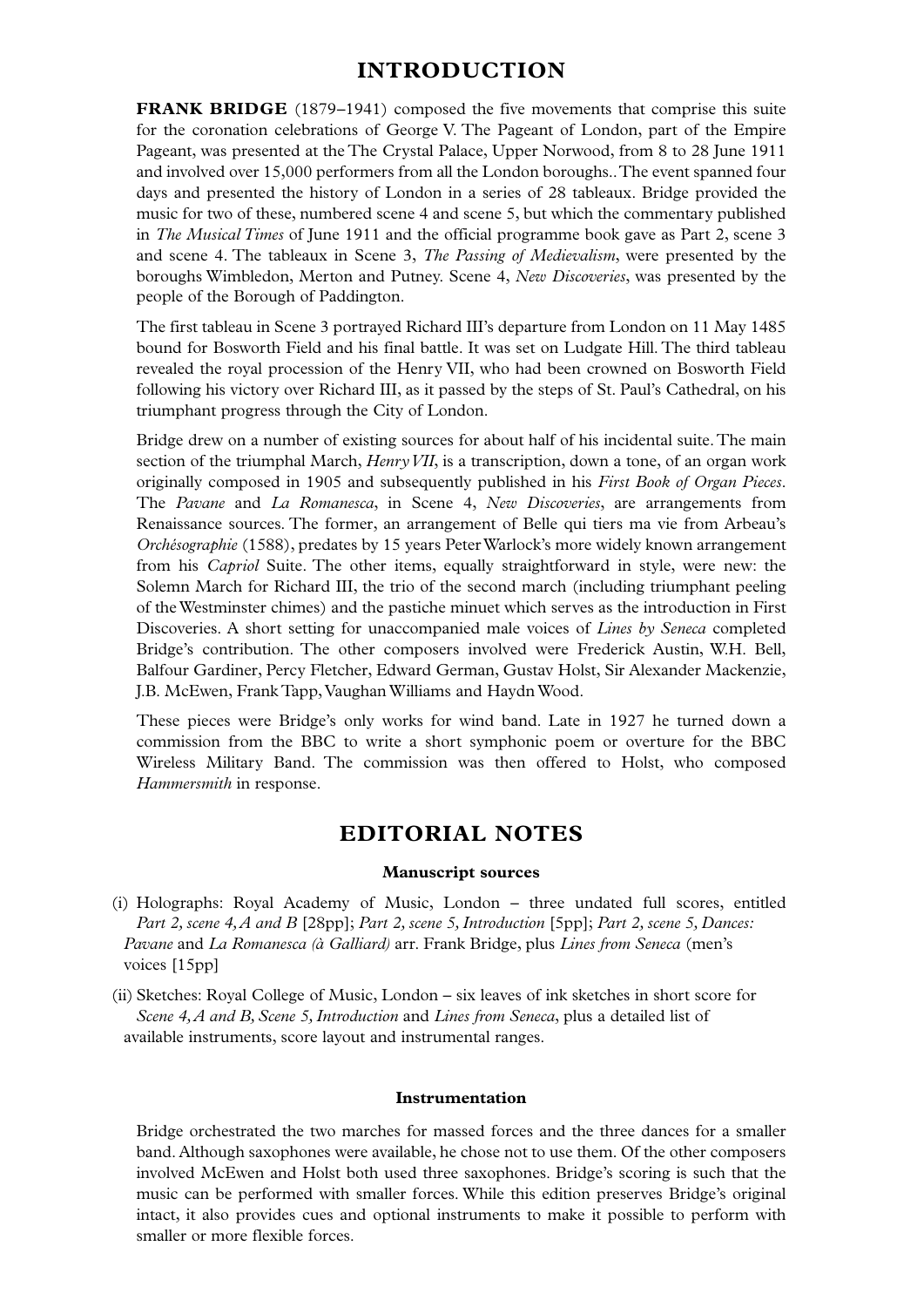In his manuscript score, Bridge labels the first euphonium part 'baritone' and presents it transposed into B flat in the treble clef. The baritone horn is now exclusively a brass band instrument, and while it may be used in performance, this edition employs a euphonium (tenor tuba). Tenor or alto saxophone can be used as an alternative if two euphoniums are not available. An alternative baritone saxophone part is included to replace the higher tuba part if required.

> 6 cornets in Bb [2-2-2] 6 trombones [2-2-2] baritone in Bb [treble clef] euphonium [bass clef] 4 tubas  $[2 \text{ in } E\flat \text{ and } 2 \text{ in } B\flat]$

The contrabassoon and second euphonium parts are largely reinforcements, supporting the bass line when massed ranks of clarinets and heavy brass are playing. An alternative contrabass clarinet part has been provided if a contrabassoon is not available. An additional bass clarinet part has been provided for optional use doubling or in place of euphonium 2. In the high brass, Bridge specifies cornets rather than trumpets. The option of using cornets has been preserved.Tuba and euphonium parts (bass clef) for European bands are available as a separate purchase.

© Paul Hindmarsh, December 2015

#### **Original scoring for large military band**

piccolo 2 flutes 2 oboes 2 clarinets in Eb 18 clarinets in  $B\flat$  [6-6-6] 2 bassoons contrabassoon

double basses

timpani

percussion (4 players) side drum, bass drum, cymbals, triangle]

### **Scoring options in the published edition**

piccolo 2 flutes 2 oboes clarinet in Eb clarinets in Bb [min. 2-2-2] bass clarinet (euph. 2 part) – optional contrabass clarinet (contrabassoon) – optional 2 bassoons contrabassoon

alto/tenor saxophone (euph.1) – optional baritone saxophone (tuba 1) – optional

4 horns in F trumpets or cornets in  $B\flat$  [min. 1-1-1] trombones [minimum 1-1-1] euphonium 1 in  $B\flat$  (or alto/tenor saxophone) euphonium 2 (or bass clarinet)

tubas (with alternative baritone saxophone for higher part) [minimum 2 players]

double bass(es)

timpani

percussion (4 players) side drum, bass drum, cymbals, triangle